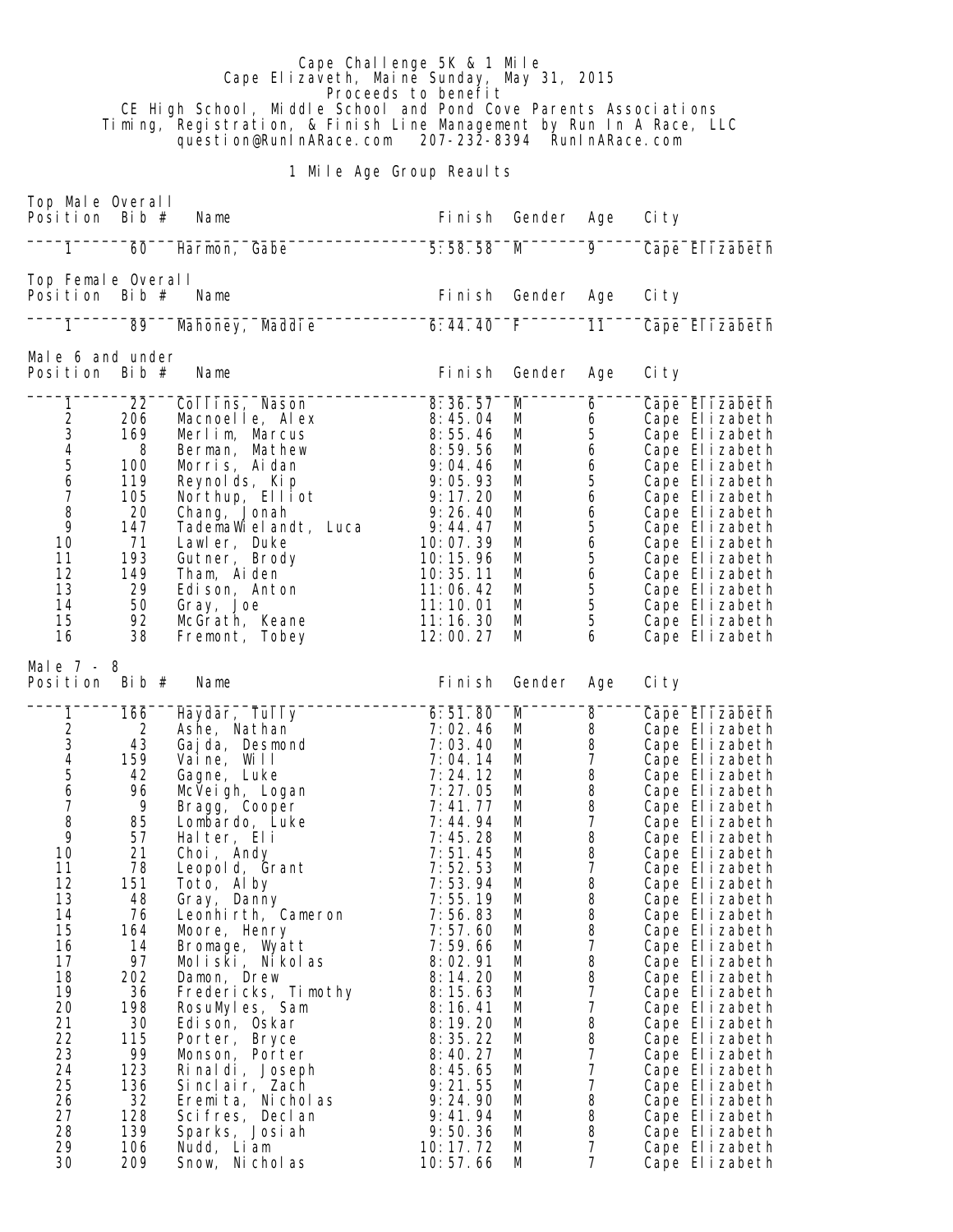| 31<br>26<br>32<br>56<br>33<br>124<br>34<br>39                                                                                                                                                                                                                                           | Connolly, Ian<br>Hall, Daniel<br>Sahlin, Zachary<br>Frost, lan                                                                                                                                                                                                                                                                                                                                                                      | 11:05.59<br>11:33.61<br>11:39.31<br>12:02.70                                                                                                                                                                                                                                         | M<br>M<br>М<br>M                                                                                                          | $\overline{7}$<br>$\overline{7}$<br>$\overline{7}$<br>$\overline{7}$                                                              | Cape Elizabeth<br>Cape Elizabeth<br>Cape Elizabeth<br>Cape Elizabeth                                                                                                                                                                                                                                                                                                                                                                                           |
|-----------------------------------------------------------------------------------------------------------------------------------------------------------------------------------------------------------------------------------------------------------------------------------------|-------------------------------------------------------------------------------------------------------------------------------------------------------------------------------------------------------------------------------------------------------------------------------------------------------------------------------------------------------------------------------------------------------------------------------------|--------------------------------------------------------------------------------------------------------------------------------------------------------------------------------------------------------------------------------------------------------------------------------------|---------------------------------------------------------------------------------------------------------------------------|-----------------------------------------------------------------------------------------------------------------------------------|----------------------------------------------------------------------------------------------------------------------------------------------------------------------------------------------------------------------------------------------------------------------------------------------------------------------------------------------------------------------------------------------------------------------------------------------------------------|
| Male 9 - 10<br>Position<br>Bib $#$                                                                                                                                                                                                                                                      | Name                                                                                                                                                                                                                                                                                                                                                                                                                                | Fi ni sh                                                                                                                                                                                                                                                                             | Gender                                                                                                                    | Age                                                                                                                               | Ci ty                                                                                                                                                                                                                                                                                                                                                                                                                                                          |
| 1<br>150<br>234567<br>13<br>79<br>93<br>23<br>33<br>67<br>8<br>170<br>9<br>177<br>10<br>4<br>180<br>11<br>12<br>108<br>13<br>171<br>73<br>14<br>138<br>15<br>27<br>16<br>17<br>120<br>18<br>175<br>109<br>19<br>20<br>186<br>21<br>125<br>22<br>199<br>23<br>47<br>24<br>51<br>25<br>34 | Tighe, Owen<br>Bromage, Owen<br>Leopold, Thomas<br>McGrath, Shane<br>Collins, Shea<br>Erickson, Ander<br>Kelley, Grant<br>Strack, Ryan<br>Trowbridge, Robbie<br>Berman, Gabriel<br>Fougere, Will<br>Palma, David<br>Masher, Tate<br>Lee, Patrick<br>Song, Charles<br>Curran, Raef<br>Rickman, James<br>Merriam, Carter<br>Perruzzi, Andrew<br>Brame, Matheu<br>Schultzel, JJ<br>Tommy<br>Gray, Cole<br>Gray, Tommy<br>Forsyth, Jack | 6:23.90<br>6:28.73<br>6:32.24<br>6: 42.41<br>6:46.26<br>6:48.77<br>6:55.63<br>7:13.04<br>7:21.83<br>7:23.56<br>7:27.51<br>7:36.92<br>7:58.25<br>8:03.94<br>8:05.01<br>8:10.55<br>8:28.91<br>8:38.11<br>8:51.99<br>9:06.32<br>9:10.81<br>10:24.36<br>11:13.67<br>11:32.02<br>13:37.94 | M<br>M<br>M<br>M<br>М<br>M<br>M<br>М<br>M<br>М<br>М<br>М<br>M<br>М<br>М<br>М<br>М<br>М<br>M<br>М<br>М<br>M<br>M<br>M<br>M | 9<br>9<br>9<br>9<br>9<br>9<br>9<br>10<br>10<br>9<br>9<br>9<br>9<br>9<br>9<br>9<br>10<br>10<br>9<br>10<br>9<br>10<br>9<br>10<br>9. | Cape Elizabeth<br>Cape Elizabeth<br>Cape Elizabeth<br>Cape Elizabeth<br>Cape Elizabeth<br>Cape Elizabeth<br>Cape Elizabeth<br>Cape Elizabeth<br>Cape Elizabeth<br>Cape Elizabeth<br>Cape Elizabeth<br>Cape Elizabeth<br>Cape Elizabeth<br>Cape Elizabeth<br>Cape Elizabeth<br>Cape Elizabeth<br>Cape Elizabeth<br>Cape Elizabeth<br>Cape Elizabeth<br>Cape Elizabeth<br>Cape Elizabeth<br>Cape Elizabeth<br>Cape Elizabeth<br>Cape Elizabeth<br>Cape Elizabeth |
| Male 11 - 12<br>Bib $#$<br>Position                                                                                                                                                                                                                                                     | Name                                                                                                                                                                                                                                                                                                                                                                                                                                | Fi ni sh                                                                                                                                                                                                                                                                             | Gender                                                                                                                    | Age                                                                                                                               | Ci ty                                                                                                                                                                                                                                                                                                                                                                                                                                                          |
| 1<br>176<br>234567<br>160<br>3<br>178<br>84<br>156<br>132<br>8<br>53<br>9<br>168                                                                                                                                                                                                        | Morse, Quinton<br>Webber, Hayden<br>Ashe, Robby<br>Charlebois, Bowen<br>Lombardo, Alessandro<br>Tucker, Finley<br>Shur, Frederick<br>Gustafson, Oscar<br>Gebhart, Evan                                                                                                                                                                                                                                                              | 6: 21.09<br>6: 42.96<br>7:47.28<br>7:47.42<br>7:49.65<br>8: 41.47<br>9:30.96<br>11:32.78<br>13:53.43                                                                                                                                                                                 | M<br>M<br>М<br>М<br>M<br>M<br>M<br>M<br>M                                                                                 | 11<br>11<br>11<br>11<br>12<br>11<br>11<br>11<br>11                                                                                | Cape Elizabeth<br>Cape Elizabeth<br>Cape Elizabeth<br>Cape Elizabeth<br>Cape Elizabeth<br>Cape Elizabeth<br>Cape Elizabeth<br>Cape Elizabeth<br>Cape Elizabeth                                                                                                                                                                                                                                                                                                 |
| Male 13 and above<br>Position<br>Bib $#$                                                                                                                                                                                                                                                | Name                                                                                                                                                                                                                                                                                                                                                                                                                                | Fi ni sh                                                                                                                                                                                                                                                                             | Gender                                                                                                                    | Age                                                                                                                               | Ci ty                                                                                                                                                                                                                                                                                                                                                                                                                                                          |
| 1<br>35<br>$\frac{2}{3}$<br>31<br>142                                                                                                                                                                                                                                                   | Forsyth, Todd<br>Edison, Peter<br>Stoecklein, Teddy                                                                                                                                                                                                                                                                                                                                                                                 | 8:44.99<br>11:09.35<br>13:13.96                                                                                                                                                                                                                                                      | M<br>M<br>M                                                                                                               | 51<br>44<br>44                                                                                                                    | Cape Elizabeth<br>Cape Elizabeth<br>Cape Elizabeth                                                                                                                                                                                                                                                                                                                                                                                                             |
| Female 6 and under<br>Position<br>Bib $#$                                                                                                                                                                                                                                               | Name                                                                                                                                                                                                                                                                                                                                                                                                                                | Fi ni sh                                                                                                                                                                                                                                                                             | Gender                                                                                                                    | Age                                                                                                                               | Ci ty                                                                                                                                                                                                                                                                                                                                                                                                                                                          |
| $\mathbf{1}$<br>90<br>234567<br>17<br>103<br>152<br>77<br>192<br>191<br>8<br>$\overline{7}$<br>9<br>173<br>194<br>10<br>11<br>59<br>12<br>37<br>13<br>87<br>14<br>201<br>15<br>143                                                                                                      | Mallory, Noelle<br>Cari gnan, Genevi eve<br>Nadeau, Teagan<br>Toto, Ava<br>Leopold, Alexandra<br>Gutner, Lila<br>Govihal, Azora<br>Berman, Maddie<br>Walsh, Lilly<br>Dawes, Maisyn<br>Halter, Katie<br>Fremont, Ceci<br>Macisso, Lily<br>Pi dhaj ecky, Šophi e<br>Stoecklein, Wylie                                                                                                                                                 | 8:11.65<br>9:09.37<br>9:25.06<br>9:52.55<br>9:57.36<br>11:01.00<br>11:02.24<br>11:14.39<br>11:33.61<br>11:33.65<br>11:39.81<br>11:58.36<br>12: 17. 52<br>12: 37.05<br>13:13.97                                                                                                       | F<br>F<br>F<br>F<br>F<br>F<br>F<br>F<br>F<br>F<br>F<br>F<br>F<br>F<br>F                                                   | 6<br>6<br>6<br>6<br>5556<br>5<br>5<br>5<br>$\boldsymbol{6}$<br>6<br>6<br>5                                                        | Cape Elizabeth<br>Cape Elizabeth<br>Cape Elizabeth<br>Cape Elizabeth<br>Cape Elizabeth<br>Cape Elizabeth<br>Cape Elizabeth<br>Cape Elizabeth<br>Cape Elizabeth<br>Cape Elizabeth<br>Cape Elizabeth<br>Cape Elizabeth<br>Cape Elizabeth<br>Cape Elizabeth<br>Cape Elizabeth                                                                                                                                                                                     |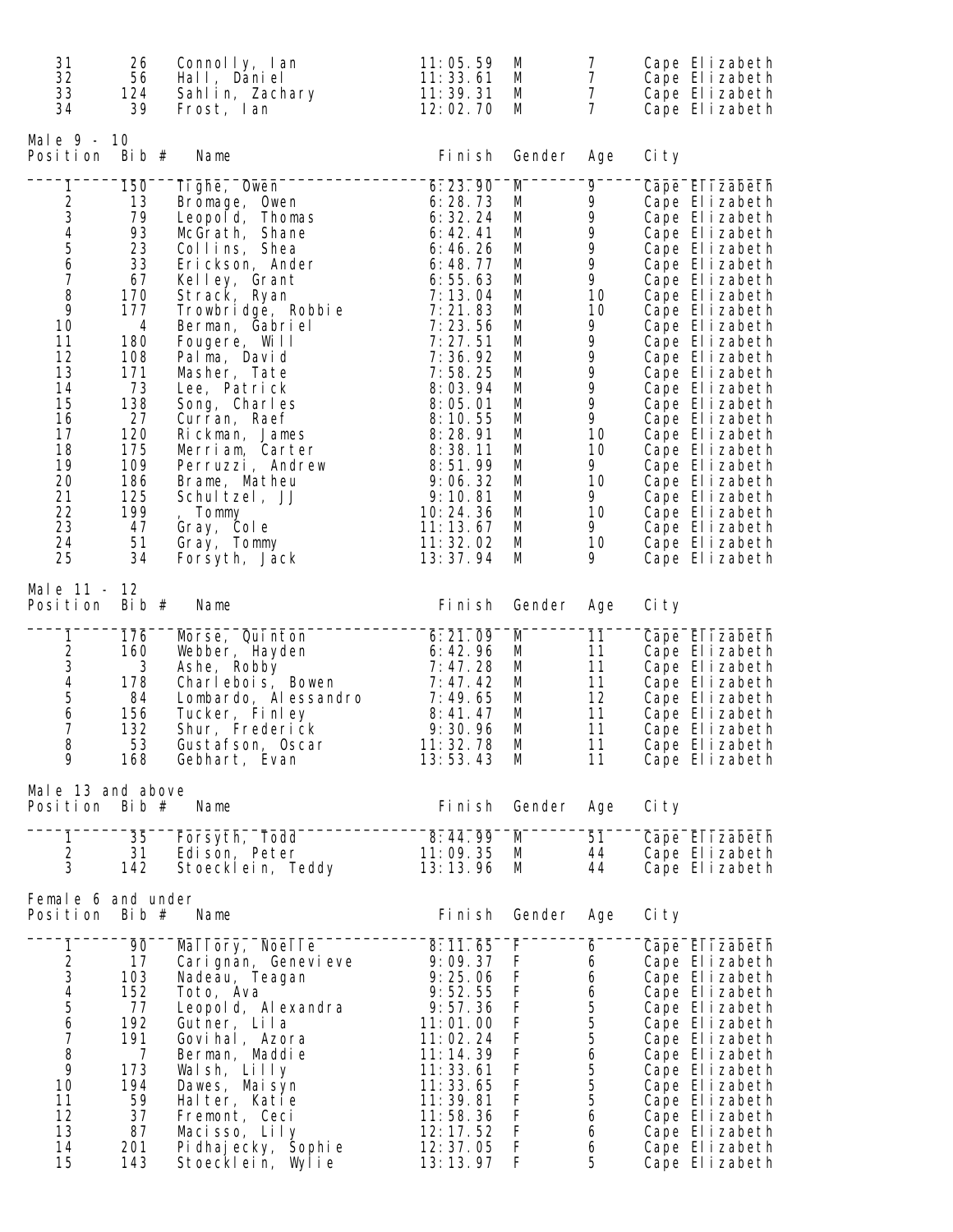| 16<br>17<br>18<br>19<br>20<br>21                                                                                                                                                                                                                              | 208<br>207<br>135<br>172<br>112<br>167                                                                                                                                                                       | Forsyth, Avery<br>Bayer, Ella<br>Sinclair, Ashley<br>Walsh, Liv<br>Phillips, Samantha<br>Gebhart, Emma                                                                                                                                                                                                                                                                                                                                                                                                                                       | 13:23.65<br>13:23.89<br>13:29.39<br>13:37.40<br>13:44.86<br>13:53.17                                                                                                                                                                                                                                                                                 | F<br>F<br>F<br>F<br>F<br>F                                                                                                                                                                 | 6<br>6<br>5<br>$\boldsymbol{6}$<br>6<br>6                                                                                                                                                                                                                                                                                                                                                                     | Cape Elizabeth<br>Cape Elizabeth<br>Cape Elizabeth<br>Cape Elizabeth<br>Cape Elizabeth<br>Cape Elizabeth                                                                                                                                                                                                                                                                                                                                                                                                                                              |
|---------------------------------------------------------------------------------------------------------------------------------------------------------------------------------------------------------------------------------------------------------------|--------------------------------------------------------------------------------------------------------------------------------------------------------------------------------------------------------------|----------------------------------------------------------------------------------------------------------------------------------------------------------------------------------------------------------------------------------------------------------------------------------------------------------------------------------------------------------------------------------------------------------------------------------------------------------------------------------------------------------------------------------------------|------------------------------------------------------------------------------------------------------------------------------------------------------------------------------------------------------------------------------------------------------------------------------------------------------------------------------------------------------|--------------------------------------------------------------------------------------------------------------------------------------------------------------------------------------------|---------------------------------------------------------------------------------------------------------------------------------------------------------------------------------------------------------------------------------------------------------------------------------------------------------------------------------------------------------------------------------------------------------------|-------------------------------------------------------------------------------------------------------------------------------------------------------------------------------------------------------------------------------------------------------------------------------------------------------------------------------------------------------------------------------------------------------------------------------------------------------------------------------------------------------------------------------------------------------|
| Female $7 - 8$<br>Position                                                                                                                                                                                                                                    | Bib $#$                                                                                                                                                                                                      | Name                                                                                                                                                                                                                                                                                                                                                                                                                                                                                                                                         | Fi ni sh                                                                                                                                                                                                                                                                                                                                             | Gender                                                                                                                                                                                     | Age                                                                                                                                                                                                                                                                                                                                                                                                           | Ci ty                                                                                                                                                                                                                                                                                                                                                                                                                                                                                                                                                 |
| $\mathbf{1}$<br>$\begin{array}{c} 2 \\ 3 \\ 4 \end{array}$<br>$\begin{array}{c} 5 \\ 6 \end{array}$<br>$\overline{7}$<br>8<br>9<br>10<br>11<br>12<br>13<br>14<br>15<br>16<br>17<br>18<br>19<br>20<br>21<br>22<br>23<br>24<br>25<br>26<br>27<br>28<br>29<br>30 | 148<br>75<br>205<br>117<br>16<br>45<br>129<br>121<br>$\overline{1}$<br>64<br>102<br>12<br>118<br>110<br>137<br>72<br>70<br>161<br>141<br>54<br>28<br>116<br>66<br>127<br>101<br>74<br>144<br>86<br>95<br>113 | Tayl or, Hope<br>Lench, Gillian<br>?, Ellie<br>Reck, Matilda<br>Callahan, Grace<br>Gorman, Hailey<br>Shaw, Lucy<br>Rickman, Piper<br>Al tenburg, Phoebe<br>Johnson, Hadley<br>Nadeau, Del aney<br>Brennan, Kayla<br>Reeves, Isabelle<br>Phelan, Ella<br>Slaney, Julia<br>Lee, Catie<br>Knauft, Lucy<br>Whitney, Lyla<br>Stoecklein, Lulu<br>Hall, Ava<br>Curtis, Jane<br>Rayback, Maisie<br>Kazmi, Rohma<br>Schultzel, Vivian<br>Mosunic, Hartson<br>Leighton, Laura<br>Straw, Caroline<br>Macisso, Anna<br>McIntyre, Rylie<br>Pierce, Emily | 7:29.98<br>7:45.16<br>8:21.24<br>8:21.85<br>8:22.94<br>8:23.18<br>8:30.07<br>8:31.38<br>8:32.14<br>8:46.39<br>8:50.83<br>8:58.15<br>9:16.71<br>9:26.67<br>9:35.27<br>9:56.08<br>10:09.27<br>10:13.50<br>10:17.91<br>10:20.75<br>10:22.39<br>10:24.40<br>10:30.82<br>10:36.54<br>10:46.10<br>10:47.08<br>11:54.04<br>12:24.56<br>12:24.90<br>16:34.00 | F<br>F<br>F<br>F<br>F<br>$\mathsf F$<br>F<br>F<br>$\mathsf F$<br>F<br>F<br>$\mathsf F$<br>F<br>F<br>$\mathsf F$<br>F<br>F<br>F<br>F<br>F<br>F<br>F<br>F<br>F<br>F<br>F<br>F<br>F<br>F<br>F | 8<br>7<br>8<br>$\begin{array}{c} 8 \\ 8 \\ 7 \end{array}$<br>8<br>8<br>8<br>$\begin{array}{c} 8 \\ 8 \\ 7 \end{array}$<br>8<br>$\overline{7}$<br>$\, 8$<br>$\boldsymbol{7}$<br>$\begin{array}{c} 8 \\ 8 \end{array}$<br>$\boldsymbol{7}$<br>$\overline{7}$<br>$\begin{array}{c} 8 \\ 7 \end{array}$<br>$\overline{\mathcal{I}}$<br>$\boldsymbol{7}$<br>8<br>$\overline{7}$<br>$\boldsymbol{7}$<br>8<br>8<br>8 | Cape Elizabeth<br>Cape Elizabeth<br>Cape Elizabeth<br>Cape Elizabeth<br>Cape Elizabeth<br>Cape Elizabeth<br>Cape Elizabeth<br>Cape Elizabeth<br>Cape Elizabeth<br>Cape Elizabeth<br>Cape Elizabeth<br>Cape Elizabeth<br>Cape Elizabeth<br>Cape Elizabeth<br>Cape Elizabeth<br>Cape Elizabeth<br>Cape Elizabeth<br>Cape Elizabeth<br>Cape Elizabeth<br>Cape Elizabeth<br>Scarborough<br>Cape Elizabeth<br>Cape Elizabeth<br>Cape Elizabeth<br>Cape Elizabeth<br>Cape Elizabeth<br>Cape Elizabeth<br>Cape Elizabeth<br>Cape Elizabeth<br>Cape Elizabeth |
| Female $9 - 10$<br>Position Bib $#$                                                                                                                                                                                                                           |                                                                                                                                                                                                              | Name                                                                                                                                                                                                                                                                                                                                                                                                                                                                                                                                         | Fi ni sh                                                                                                                                                                                                                                                                                                                                             | Gender                                                                                                                                                                                     | Age                                                                                                                                                                                                                                                                                                                                                                                                           | Ci ty                                                                                                                                                                                                                                                                                                                                                                                                                                                                                                                                                 |
| 1<br>$\frac{2}{3}$<br>$\pmb{4}$<br>5<br>6<br>7<br>8<br>9<br>10<br>11<br>12<br>13<br>14<br>15<br>16<br>17<br>18<br>19<br>20<br>21<br>22<br>Female 11 - 12                                                                                                      | 25<br>134<br>40<br>165<br>49<br>24<br>98<br>210<br>104<br>6<br>131<br>195<br>58<br>111<br>157<br>146<br>179<br>63<br>188<br>80<br>83<br>94                                                                   | Moi ra<br>Concannon,<br>Si mopoul os, Madal yn<br>Frost, Mia<br>Moore, Juliet<br>Gray, Grace<br>Concannon, Carol ine<br>Monson, Anya<br>Cochran, Gorgia<br>Nickerson, Ella<br>Berman, Lucy<br>Shisler, Diane<br>Membrine, Ella<br>Halter, Emma<br>Phillips, Lauren<br>Urbanek, Liv<br>Straw, Theresa<br>Fougere, Lucy<br>Johnson, Cora<br>Ryer, Ashley<br>Leschey, Grace<br>Livingston, Jane<br>McIntyre, Kait                                                                                                                               | 7:09.38<br>7:43.64<br>7:48.38<br>8:11.11<br>8:29.34<br>8:29.68<br>8:32.31<br>8:33.60<br>8:35.79<br>8:47.81<br>8:58.95<br>9:06.75<br>9:08.50<br>9:11.78<br>9:14.67<br>9:41.59<br>9:49.55<br>10:41.75<br>10:44.76<br>10:48.38<br>11:00.37<br>11:15.68                                                                                                  | F<br>F<br>F<br>F<br>F<br>F<br>F<br>F<br>F<br>$\mathsf F$<br>F<br>F<br>F<br>F<br>F<br>F<br>F<br>F<br>F<br>F<br>F<br>F                                                                       | 9<br>10<br>9<br>10<br>10<br>10<br>10<br>9<br>9<br>9<br>10<br>10<br>9<br>9<br>9<br>9<br>9<br>10<br>10<br>10<br>9.<br>10                                                                                                                                                                                                                                                                                        | Cape El izabeth<br>Cape Elizabeth<br>Cape Elizabeth<br>Cape Elizabeth<br>Cape Elizabeth<br>Cape Elizabeth<br>Cape Elizabeth<br>Cape Elizabeth<br>South Portl and<br>Cape Elizabeth<br>Cape Elizabeth<br>Cape Elizabeth<br>Cape Elizabeth<br>Cape Elizabeth<br>Cape Elizabeth<br>Cape Elizabeth<br>Cape Elizabeth<br>Cape Elizabeth<br>Cape Elizabeth<br>Cape Elizabeth<br>Cape Elizabeth<br>Cape Elizabeth                                                                                                                                            |
| Position                                                                                                                                                                                                                                                      | Bib $#$                                                                                                                                                                                                      | Name                                                                                                                                                                                                                                                                                                                                                                                                                                                                                                                                         | Fi ni sh                                                                                                                                                                                                                                                                                                                                             | Gender                                                                                                                                                                                     | Age                                                                                                                                                                                                                                                                                                                                                                                                           | Ci ty                                                                                                                                                                                                                                                                                                                                                                                                                                                                                                                                                 |
| 1<br>$\overline{2}$                                                                                                                                                                                                                                           | 91<br>203                                                                                                                                                                                                    | McCarthy, Madi<br>Gagne, Ellie                                                                                                                                                                                                                                                                                                                                                                                                                                                                                                               | 6:57.69<br>7:19.57                                                                                                                                                                                                                                                                                                                                   | F<br>F                                                                                                                                                                                     | 11<br>11                                                                                                                                                                                                                                                                                                                                                                                                      | Cape Elizabeth<br>Cape Elizabeth                                                                                                                                                                                                                                                                                                                                                                                                                                                                                                                      |